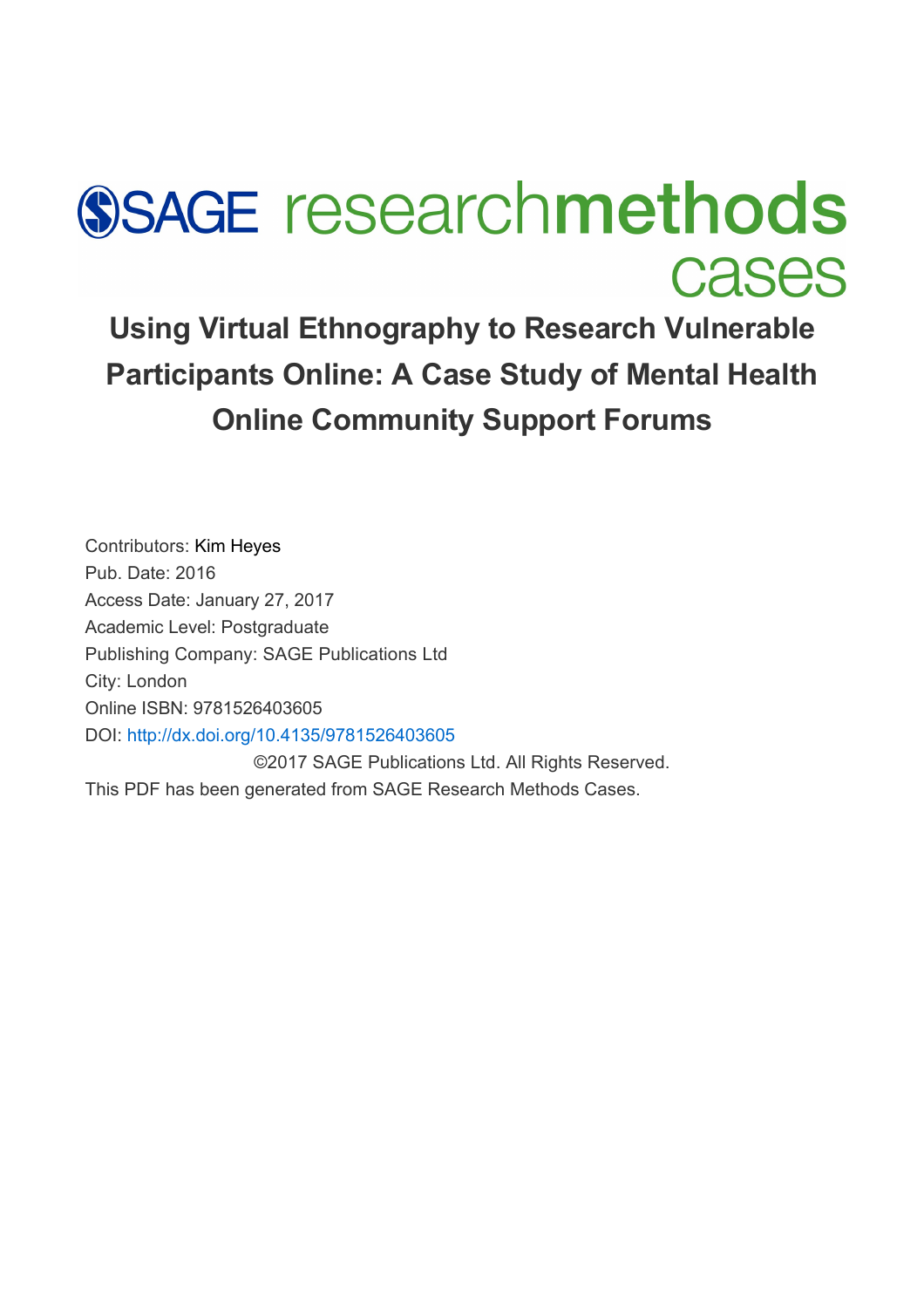## **Abstract**

Researching vulnerable groups has long been a subject of academic work and has been subject to rigorous ethical approvals for conducting face-to-face interviews. With new technologies come new challenges. Groups of people come together on online forums and have anonymous discussions about anything and everything; this often includes the source of their vulnerabilities. In the discussed research, the focus of these community support forums is mental health. It is difficult to shift the focus of researching vulnerable adults away from face-toface to online, particularly as there are no physical cues to give meaning to the language used. The value therefore must be contained in the written word, and there are "unique characteristics" in the data due to this. There is something quite refreshing about focusing on the text rather than body language, and there are many suggestions on how to conduct this type of research. My research focuses on using virtual ethnography of online focus groups, which has been fraught with issues, but has proved a useful learning experience.

# **Learning Outcomes**

By the end of this case, students should be able to

- Recognize the limitations within their own research design and be able to defend their use of a particular methodology
- Critically evaluate the use of virtual ethnography
- Understand how virtual ethnography can inform the study of qualitative data sets from online environments

# **Project Overview and Context**

There is an increasing amount of research focusing on online communities, and although there appears to be a plethora of research into support forums for users with health issues, there is a gap in the research market when it comes to specialist community support forums (Salzmann-Erikson and Eriksson, 2012). Online community forums for people with mental health issues are plentiful, and they are also incredibly accessible, particularly if you use open-access forums such as Reddit. Gatekeepers such as forum moderators control most of the closed access sites (where you must sign up and log in using a password each time), and some request that you fill out lengthy forms, proving who you are and what your intentions are, along with a copy of your ethical approval. This is cumbersome; however, once you have gone through this process, the gatekeepers can be very helpful. Extra time should be factored in for this process, and you are generally only able to complete this if ethical approval has already been granted (Witney, Hendricks, & Cope, 2016).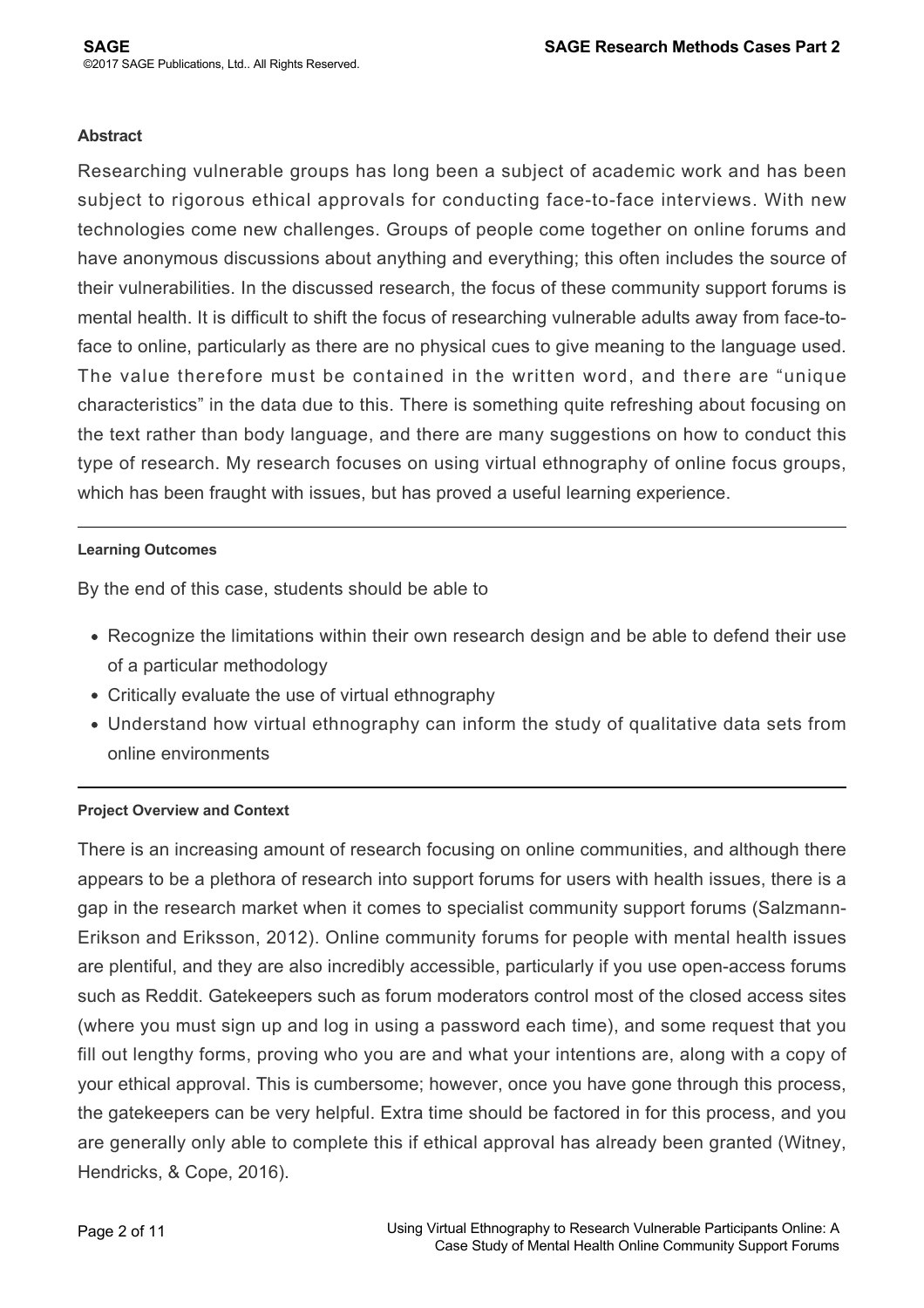Ethical perspectives may differ at this point. Some believe that everything online is in the public domain, and if you do not need log in details, then the information is eligible for research without seeking consent from the person who posted the words. Salzmann-Erikson and Eriksson's (2012) study used archival data from an online forum, arguing that the research was not considered to be on human participants (as it was from the past), and is in the public domain, so it does not need consent. However, there are many researchers who disagree with this perspective (Flicker, Haans, & Skinner, 2004; Hudson & Bruckman, 2004). Even once access was granted, I started my questions with who I was and what I was going to do with the responses. This gives the users the option of participating or not and helps to build trust between participant and researcher (Im, Chee, Tsai, Bender, & Lim, 2007; Ridings, Gefen, & Arinze, 2002).

# **Participant Consent**

Perfectly worded consent forms are difficult to use when capturing data online. Once a participant has seen the information and answered the question, they rarely return a consent form. I found that the most effective method was to state in the forum post who I was, what I was doing, for whom or what, and what will happen to their words (Kozinets, 2010; Witney et al., 2016). It is no longer realistic to expect virtual participants who are already anonymized to read through consent forms, sign them, and send them to another email address, when all that could be dealt within a few lines. A full disclosure within the initial post means that the participants are aware that by responding, they are giving consent. The issue with this is around withdrawal of consent, and for this, I would advise you speak to your individual ethics board. I posted that they could email me or my supervisor if they wished to withdraw, but your ethics board may require something else. Also speak to other researchers, they may have already encountered these issues and will have pearls of wisdom that they are happy to share with you.

# **Creating Research Space**

One of the mistakes that I made was thinking naively that if I created the research space, the participants would come. A year beforehand, I had created a Facebook group called Community Mental Health Support Groups, with the premise that I was preparing the participants for the upcoming research. I then created a forum (from a free online forum site) and created instruction threads that were "sticky," which included the participant consent form, information about me, and where to find help if they should find participating in my forum upsetting. Then my five carefully thought-through research questions were posed—one per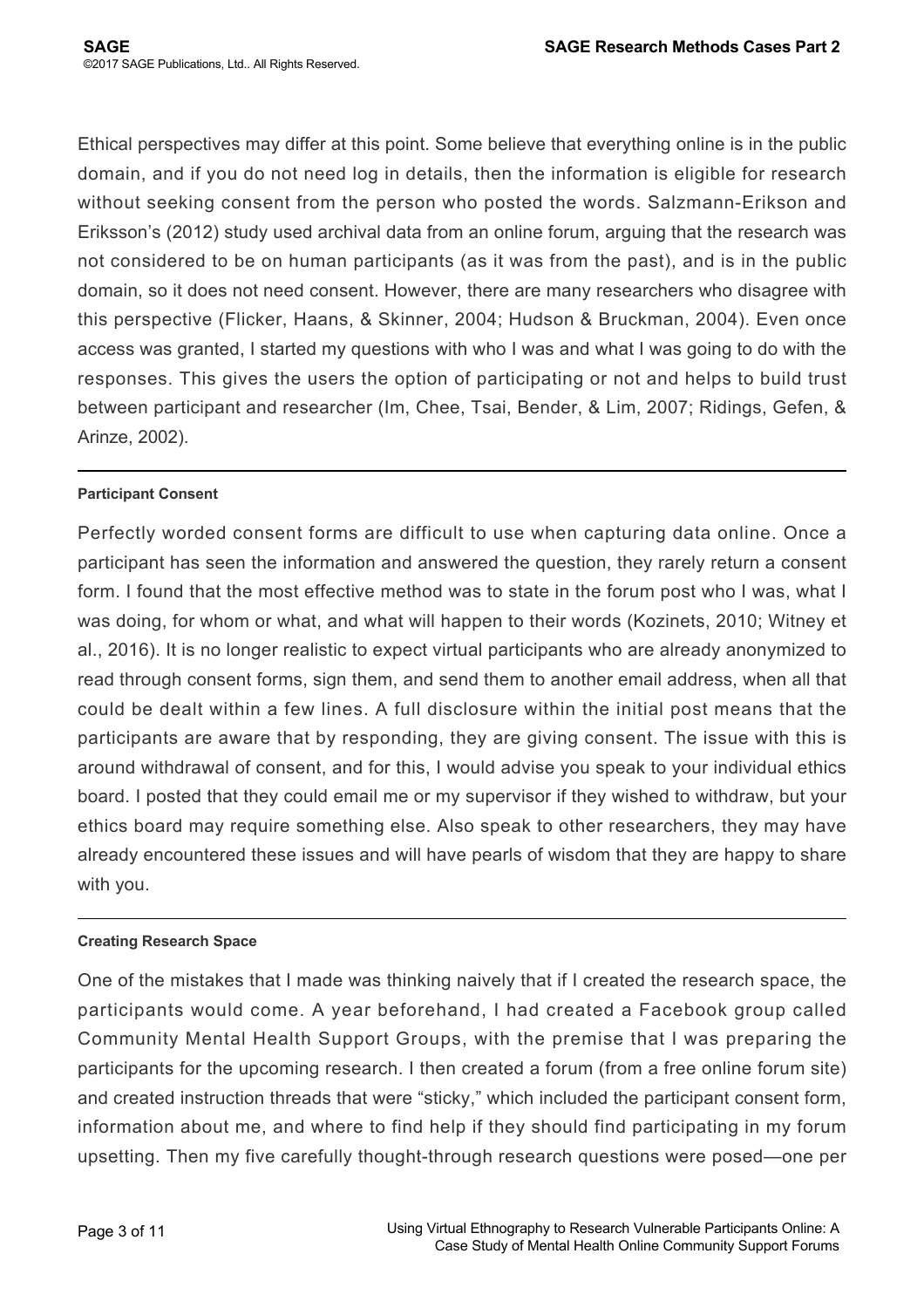thread. They were "locked" so that people could comment (and hopefully continue to have a conversation with each other), but could not create their own thread. I have purposely decided not to put my questions in this case study as the focus is on methodology; however, please email me if you would like a copy of these. I advertised this forum through my Facebook page and also my personal page. Unfortunately, for quite some time, the only people who signed up "anonymously" to my forum were my friends and family. Others, when posting an answer to a question such as "what are the benefits of using a mental health forum," posted, "I've never used one." In all, 40 people had to be discounted from my research. Setting up a forum takes time, patience, and more hours in the day than one may realize.

# **Virtual Ethnography: Method in Action**

Virtual ethnography is a relatively new concept of methodology, and many researchers have found that online communities replicate those of offline communities (King & Moreggi, 1998; Tate & Zabinski, 2004; Yalom & Leszcz, 2005), hence the use of a method (ethnography) that is usually only conducted on a face-to-face basis.

Despite there being a paucity of research that commends the use of ethnographic methods for virtual spaces, there is also much to critique its use, and no one method within virtual ethnography has emerged as preferential (Bengry-Howell, Wiles, Nind, & Crow, 2011). My research questions demanded something a little more detailed than questionnaire responses, and I was interested in the use of the online forums specifically, so it seemed fitting to keep it within that environment and explore through the use of virtual ethnography.

My original plan of creating a community on a Facebook page and maneuvering it to my forum had not been as fruitful as anticipated, and it was difficult to then become part of other online communities to be true to the ethnographic research. To immerse oneself in a community takes time, and I did not feel as though I had enough time to become part of the community in the second and third support forums before the research began. Thus, to a certain extent, the understanding of the relationships of the participants and the community came after the research questions had been asked. In retrospect, I do not think that this detracted from the research, and I was still able to participate in the forums and facilitated conversation between the participants.

One model of virtual ethnography that has been utilized a great deal by researchers is netnography (Kozinets, 2010). This type of research is a fusion of online and offline research, used to build up a holistic portrait of the users. The SAGE publication "Netnography: doing ethnographic research online" (Kozinets, 2010) is an incredibly useful resource if you are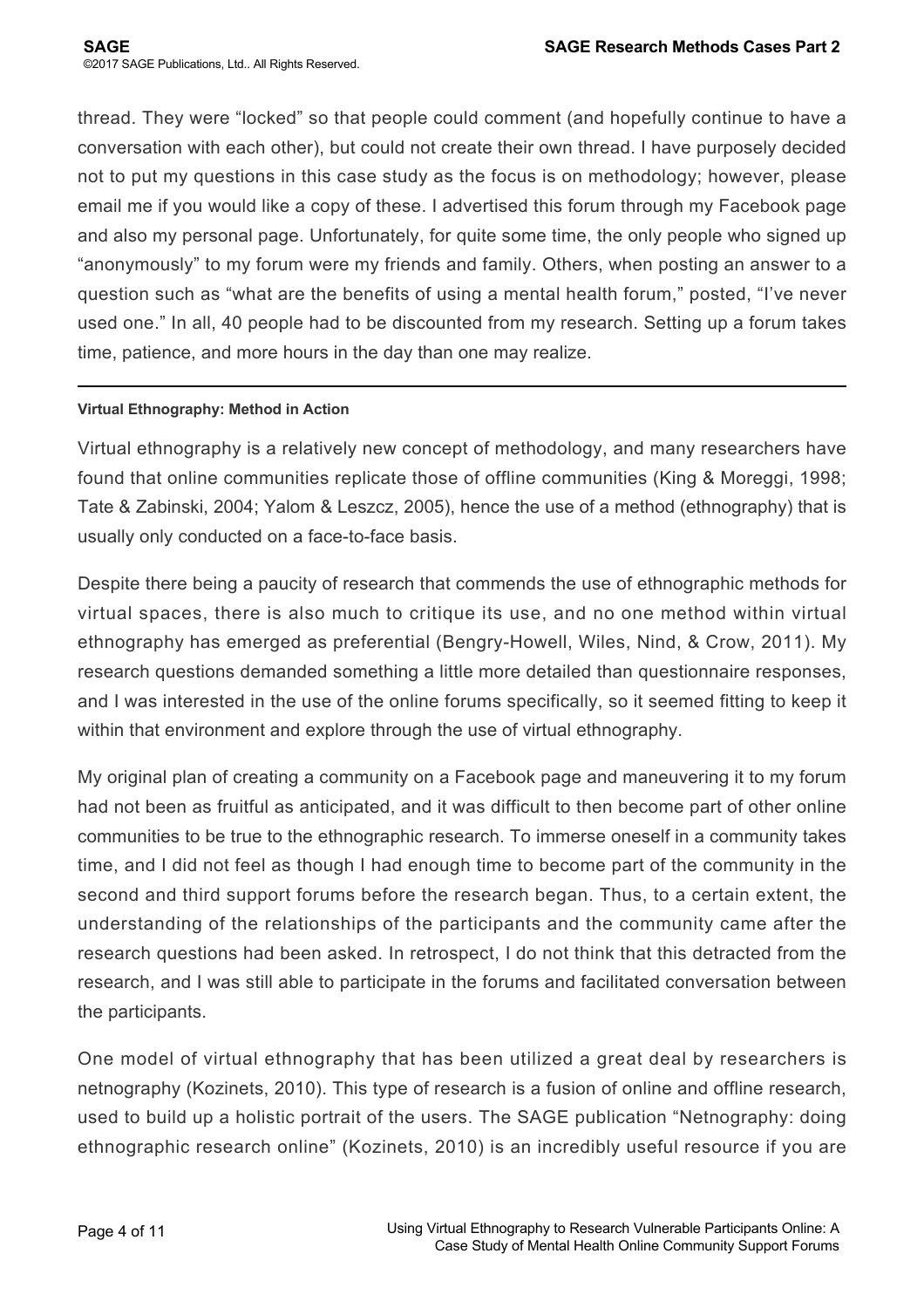looking to conduct netnographic research. I chose not to define my method as netnography, although it was heavily influenced by the ideologies of Kozinets (2010). Virtual ethnography is a slightly more flexible term and one that I feel fits my research methodology as it is concentrating on online interactions alone.

From very early Internet use, academics have claimed that the nature of interactions in online virtual communities were ripe for ethnographic research (Rheingold, 1993). There have been a variety of methods used to observe these communities since the early 1990s; however, the method I initially chose was a mixture of Hauben and Hauben's (1996) study, where a bulletin board method is hosted on a web forum, and Baym's (1995) approach of evolving questions over time.

Hauben and Hauben (1996) observed online participants on a hobbyist site Usenet. They termed the users "Netizens" and became part of the group discussions. The participation of the researchers was seen as a facilitation of conversation about their research, and consequently, the research was rich with data (Hauben & Hauben, 1996). Over time, the names for areas on the Internet have changed somewhat, sites such as Hauben and Hauben's are now called forums, and the bulletin boards are now threads. To replicate this type of environment, I created my own forum that was of a similar layout to the types of forum the targeted groups already used. This was to ensure that the forum was not linked to any already established forum which may have discouraged potential participants. An easy-to-use site from freeforums.net was selected; this was due to it being free to access for the researcher, easy to set up, and simple for the participants to navigate.

The questions were open questions, designed to elicit response and discussion between forum members. The participants could answer just one question or all five if they so wished. The forum remained open so that they could sign in to see the answers that other participants had given and comment on these if wanted. The participants knew that they were participating in research before they signed up to the forum, and most answered all of the questions; however, they did not then log back in or use it as a discussion platform.

The idea that replicating the style of a forum would make participants feel comfortable was somewhat naïve. Business and marketing sectors have researched what makes a good community forum for many years and found that those forums that offer something in return for participation are the most likely to recruit participants. However, loyalty to particular items (products such as a particular brand of coffee, for example) would encourage the participants to be part of the forum long term (McWilliam, 2000). The forum I set up offered little in the way of incentive. Other mental health support forums offered advice on particular mental health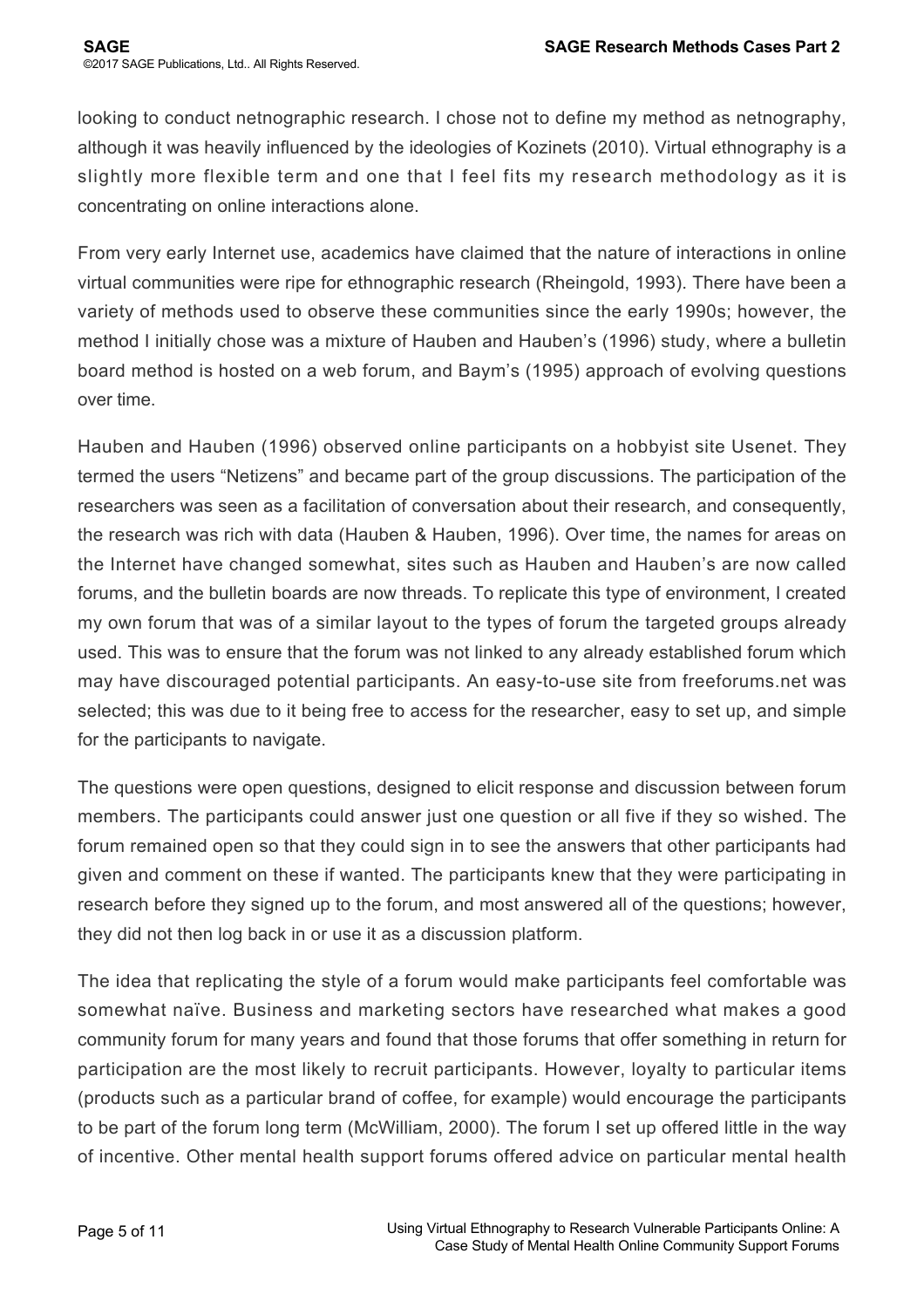issues or links to other websites with helpful information. The option for participants to ask their own questions and start threads also serves as an incentive that my forum was unable to provide.

As previously stated, the data collected from this forum were mostly unusable, and this is where I had to change my methodology somewhat—although it was half-way through my research. Hine (2008) stated that ethnographic researchers should not expect to become an accepted member of the group (unlike Baym, 1995; Hauben & Hauben, 1996), as their role is to be that of a "tolerated and accepted observer" (p. 10). This was the method of virtual ethnography I then applied to Reddit and an existing mental health support forum.

Chandler (2014) found that she had success conducting her research through Reddit, despite not having the levels of loyalty described as necessary by McWilliam (2000). I therefore decided to post about my research on the mental health forum of Reddit and asked the original five questions. Once again, the responses were not great and discussion was not forthcoming. By rewriting one of the questions to illicit a more emotive response, (asking about the negative experiences) many more users commented. This was posted in two areas of the mental health forum, "depression" and "general anxiety," yet only one gained any responses at all. The questions were carefully worded to ensure that the participants were fully aware that their responses would be used for research purposes (Vayreda & Antaki, 2009). This meant that many people were reluctant to respond, which made it difficult to collect the data once again. There are many different methods that my fellow researchers have employed to get round this, such as not stating that they are a PhD student, but my ethical approval was granted on the understanding that I told my participants clearly who I was and where I was from.

Lived experience of the topic in question is also helpful if you are trying to recruit participants. Few people responded to my post until I stated that I had a mental health issue. If you tell them your personal reason for the research (as well as the fact that it is for your qualification), you could potentially get more respondents. Obviously, this is dependent upon the nature of your project and an understanding that this type of disclosure can be problematic (Finlay, 2002).

The most fruitful forum was an established mental health community support forum, although navigating access to this was a lengthy process. It was a lesson learnt for future research projects in this area. I used the same approach as in the Reddit forum, I posted all five questions, and then I posted an individual question designed to elicit a more emotive response. Once again, this became the most popular post, and I was able to gain some usable data.

Another ethical issue was that I had access to a lot of information that my participants had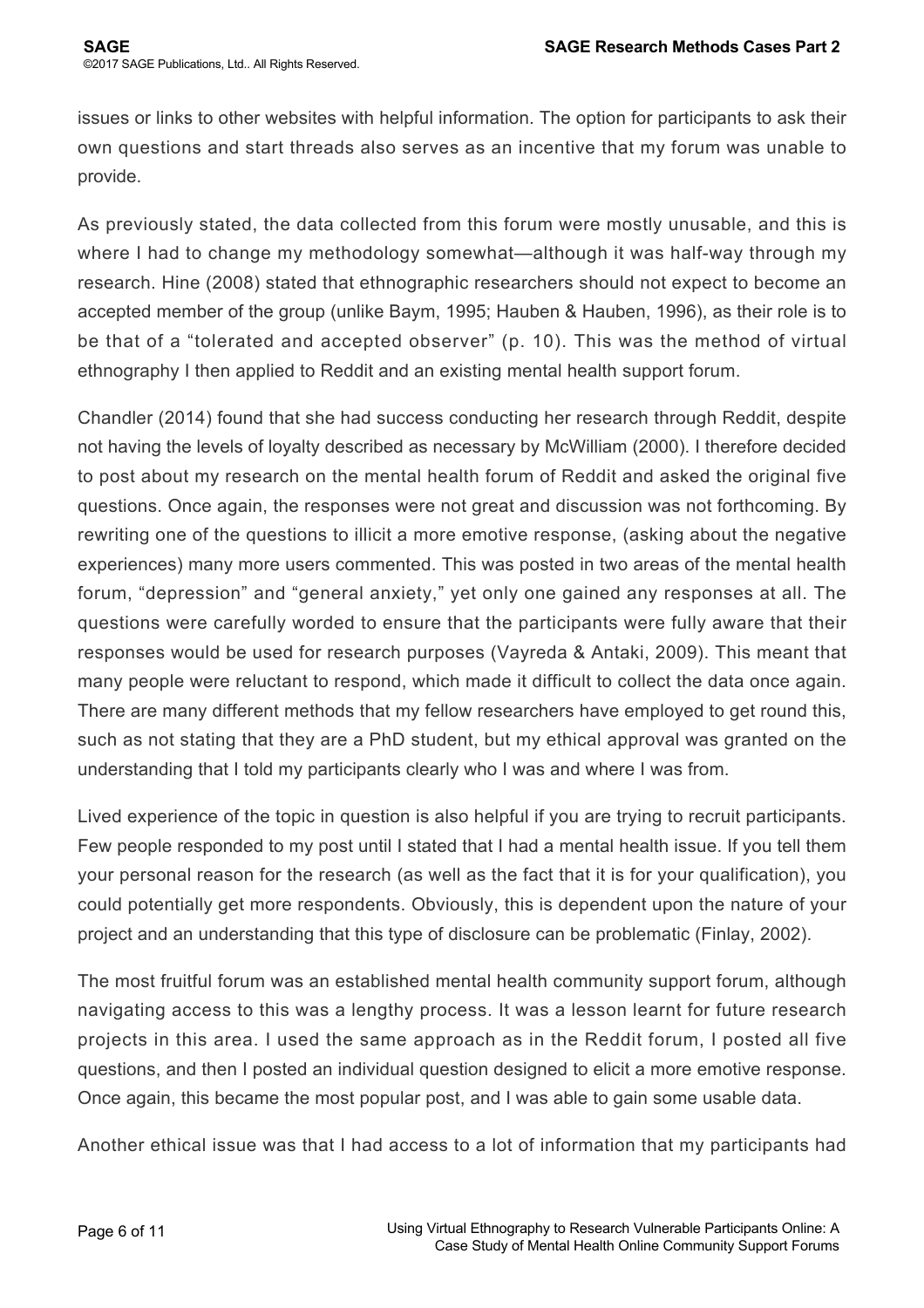posted in other forum areas, such as age and gender. However, ethically I did not feel that this was an appropriate way to collect data for this project and ignored any links from the participants through to other forum threads. It was difficult to ignore all of the other data that could have helped me to build a holistic profile of the participants, and I could understand the temptation of other researchers to utilize such rich pickings! Salzmann-Erikson and Eriksson (2012) were able to justify their method, as to ask for participants may have greatly skewed their data. Personal ethics plays a large part in researching online data, and it may be worth spending some time thinking about your own stance and reasons for using certain data sets, before starting your research.

Interestingly, the study showed that people are reticent to answer pre-set questions in the online format, but would rather tell me their stories face-to-face, despite being able to share vast amounts of information online. Many people contacted me through the use of private messaging to ask whether they could talk to me and ask for advice on their situations. In line with my ethical considerations, I was unable to offer any advice but was able to signpost them, and I did not use any of that information in my research. Perhaps netnography, therefore, was the most appropriate form for my research, and I should have considered this as an option from the start, although I think that using both online and face-to-face research would have detracted from my analysis of the words used just online.

# **Further Considerations**

Another issue encountered was due to the lack of a fully representative participant sample. There is an assumption that everyone accesses information provided on the Internet; however, with almost 60% of the world's population still without access to the Internet, this assumption can leave vulnerable people without the help they need (Internet live stats, 2016). Even if they do have access to the Internet, it is plausible to expect that some will not be able to use it sufficiently. The amount of information about mental ill health available online can be valuable to people, especially as cuts to funding look set to continue despite numbers of people diagnosed with mental health conditions rising (Twenge, 2015). Huge waiting lists for counselors and specialists may force people to seek alternatives, and those with access to online services may find their consumer prowess is vital in receiving alternative care (NHS Choices Online, 2015). However, more research into the effectiveness of this is necessary and will be a continual process over the coming years as the nature of the consumer changes.

Generally, it cannot be assumed that because the individuals have access to the Internet they will wish to utilize this as their main method of treatment. Some people will continue to use face-to-face methods as their preference, or they may decide to not get any treatment at all,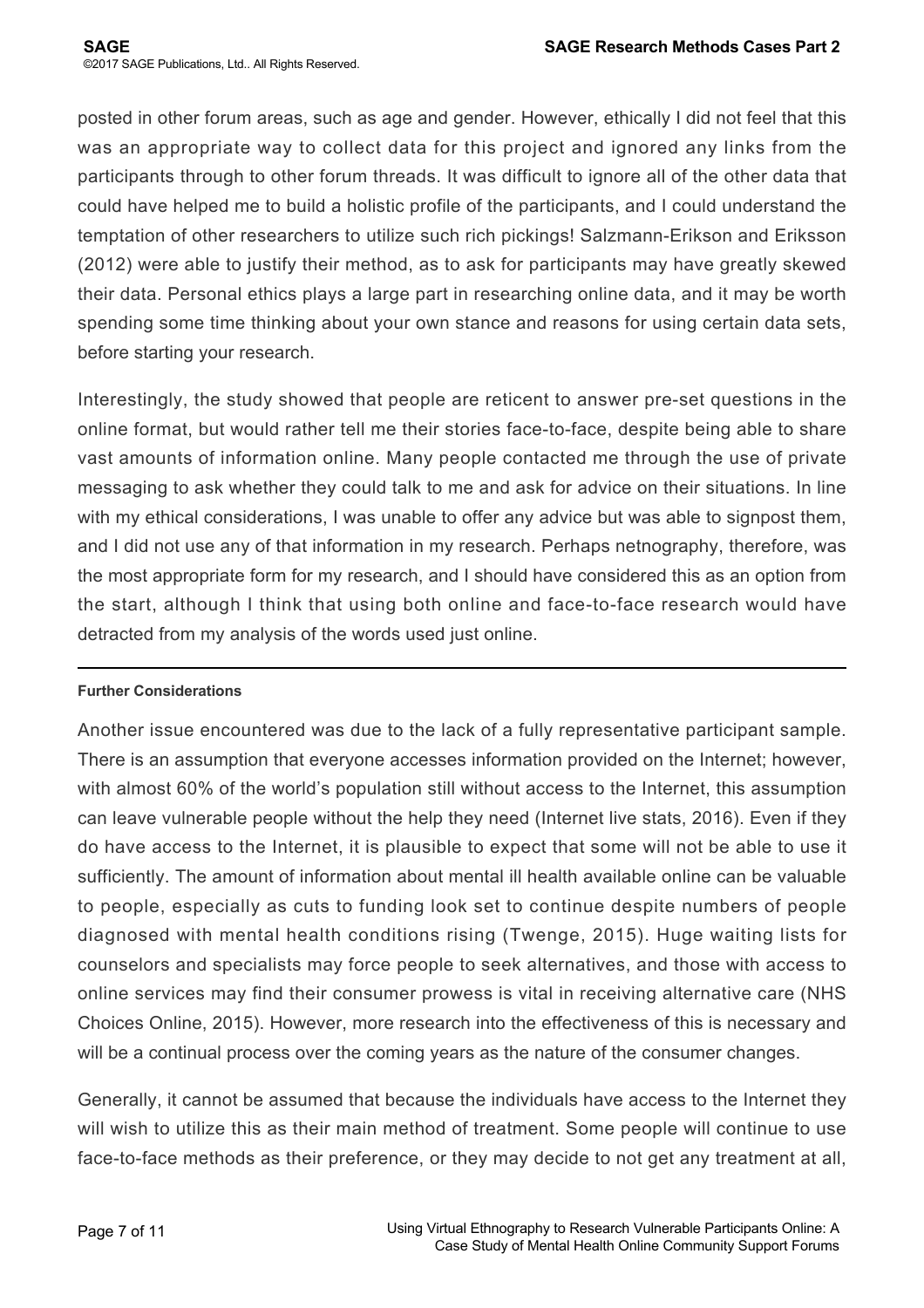which may be to the detriment of the individual.

## **Conclusion**

The participants were eventually recruited through three different forums. It proved difficult to recruit participants through initial methods. The Facebook page proved fruitful; however, it mainly yielded participants from my friends and family. This meant that there were some people signed up to the forum for whom the data were invalid. Other participants were not able to be used within the research as they gave other information that was not appropriate to the research.

As you can see, using ethnographic methods to research online forums is fraught with issues. Do you immerse yourself fully as per Baym (1995) and Hauben and Hauben (1997) which is time-consuming for post-graduate research but gives you a satisfactory ethnographic profile, or do you become a visitor to the site, as Hine (2008) suggests, effectively questioning the participants and probing them for further responses as an "outsider"? Both have their benefits and their drawbacks, but I've yet to find conclusive evidence that either is the best way. Your research can benefit understanding as long as you can actively defend your reasoning for using the method. I failed to fully engage with virtual ethnography in the way I wanted, by setting up and running my own forum, so ultimately I ended up with a slightly piecemeal way of conducting my virtual ethnography. I stand by my reasoning for conducting the research purely online, without any face-to-face or personal contact from the participants, and the analysis yielded some interesting results that will be continued in future research. Despite the best of intentions, even the most robust research methodology can go awry—my advice is to go with it and see where it takes you!

## **Exercises and Discussion Questions**

- 1. Is it ethical to use data from a participant that you recognize, even if all participants are supposed to be anonymous?
- 2. There are many ethical concerns around using online data; what kinds of issues do you think are the most important to consider when researching vulnerable groups found online?
- 3. What are the drawbacks of using virtual ethnography in this kind of study?
- 4. Can you think of another method that would appropriately gather the data in this study?
- 5. Are online data as valuable as face-to-face data? Discuss both sides of the argument.

## **Further Reading**

**Fielding, N. G.**, **Lee, R. M.**, & **Blank, G.** (2008). *The SAGE handbook of online research*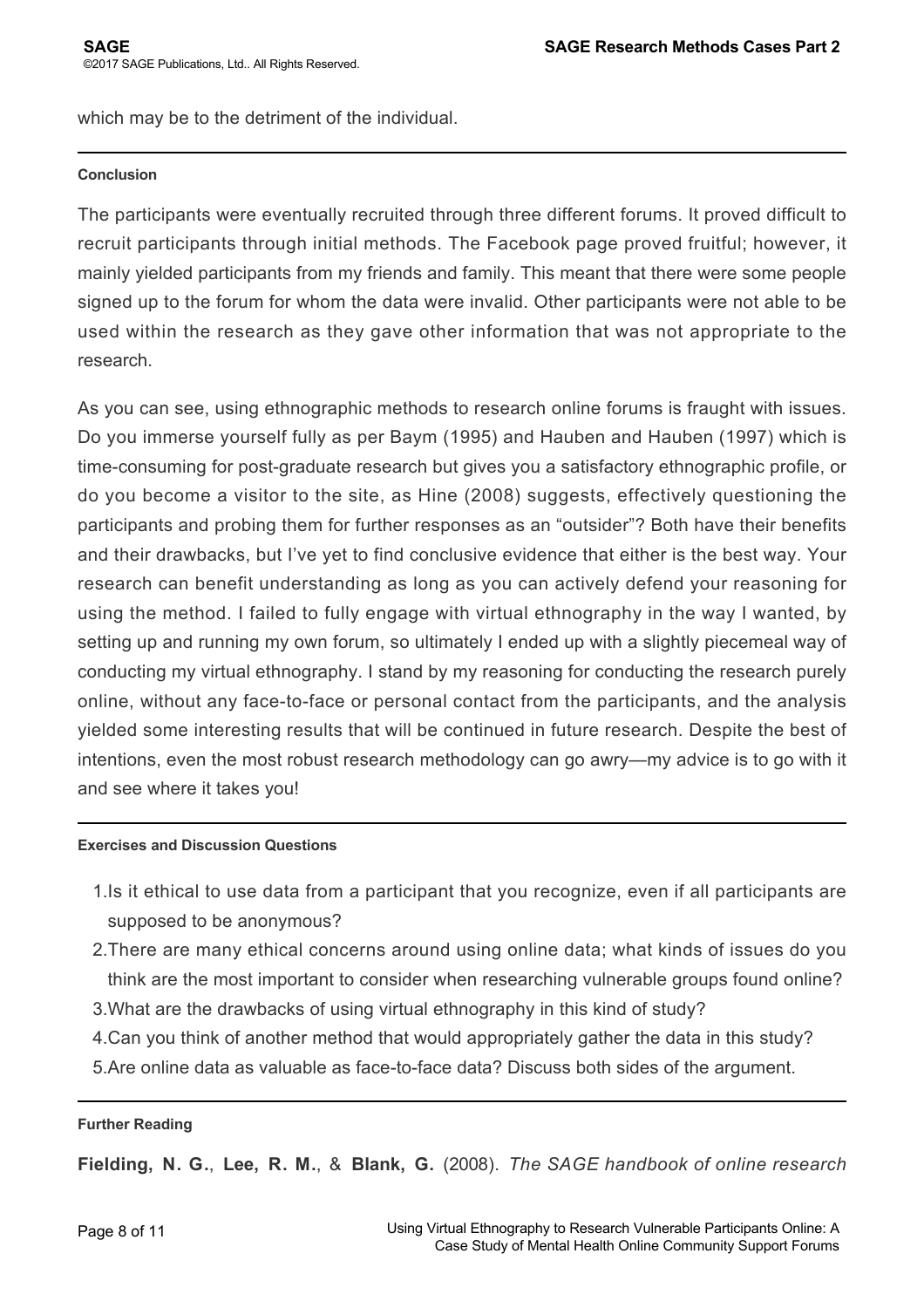*methods*. London, England: SAGE.

**Kozinets, R.V.** (2010). *Netnography: Doing ethnographic research online*. Thousand Oaks, CA: SAGE.

**Web Resources**

**Bengry-Howell, A.**, **Wiles, R.**, **Nind, M.**, & **Crow, G.** (2011). *Methodological innovation in the social sciences (case studies)*. Retrieved from [http://eprints.ncrm.ac.uk/1844/1/Review\\_of\\_methodological\\_innovations.pdf](http://eprints.ncrm.ac.uk/1844/1/Review_of_methodological_innovations.pdf) (accessed 15 July 2016).

#### **References**

**Baym, N.** (1995). The emergence of community in computer-mediated communication. In **S. Jones** (Ed.), *Cybersociety* (pp. 138–167). Thousand Oaks, CA: SAGE.

**Bengry-Howell, A.**, **Wiles, R.**, **Nind, M.** & **Crow, G.** (2011). *Methodological innovation in the social sciences (case studies)*. Retrieved from [http://eprints.ncrm.ac.uk/1844/1/Review\\_of\\_methodological\\_innovations.pdf](http://eprints.ncrm.ac.uk/1844/1/Review_of_methodological_innovations.pdf) (accessed 15 July 2016).

**Chandler, A.** (2014). *A sign that something is wrong? Young people talking about self-harm*. Retrieved from [https://www.era.lib.ed.ac.uk/bitstream/handle/1842/10422/SASHwebbriefing.pdf?](https://www.era.lib.ed.ac.uk/bitstream/handle/1842/10422/SASHwebbriefing.pdf?sequence=1&isAllowed=y) sequence=1&isAllowed=y (accessed 15 July 2016).

**Finlay, L.** (2002). "Outing" the researcher: The provenance, process, and practice of reflexivity. *Qualitative Health Research*, 12, 531-545.

**Flicker, S.**, **Haans, D.**, & **Skinner, H.** (2004). Ethical dilemmas in research on Internet communities. *Qualitative Health Research*, 14, 124–134.

**Hauben, M.**, & **Hauben, R.** (1996). *Netizens: On the history and impact of Usenet and the Internet*. Los Alamitos, CA: IEEE Computer Press.

**Hine, C.** (2008). Virtual ethnography: Modes, varieties and affordances. In **N. G. Fielding**, **R. M. Lee**, **G. & Blank** (Eds.), *The SAGE handbook of online research methods* (pp. 257–270). London, England: SAGE.

**Hudson, J. M.**, & **Bruckman, A.** (2004). "Go Away": Participant objections to being studied and the ethics of chatroom research. *The Information Society*, 20, 127-139.

**Im, E.**, **Chee, W.**, **Tsai, H.**, **Bender, M.**, & **Lim, H. J.** (2007). Internet communities for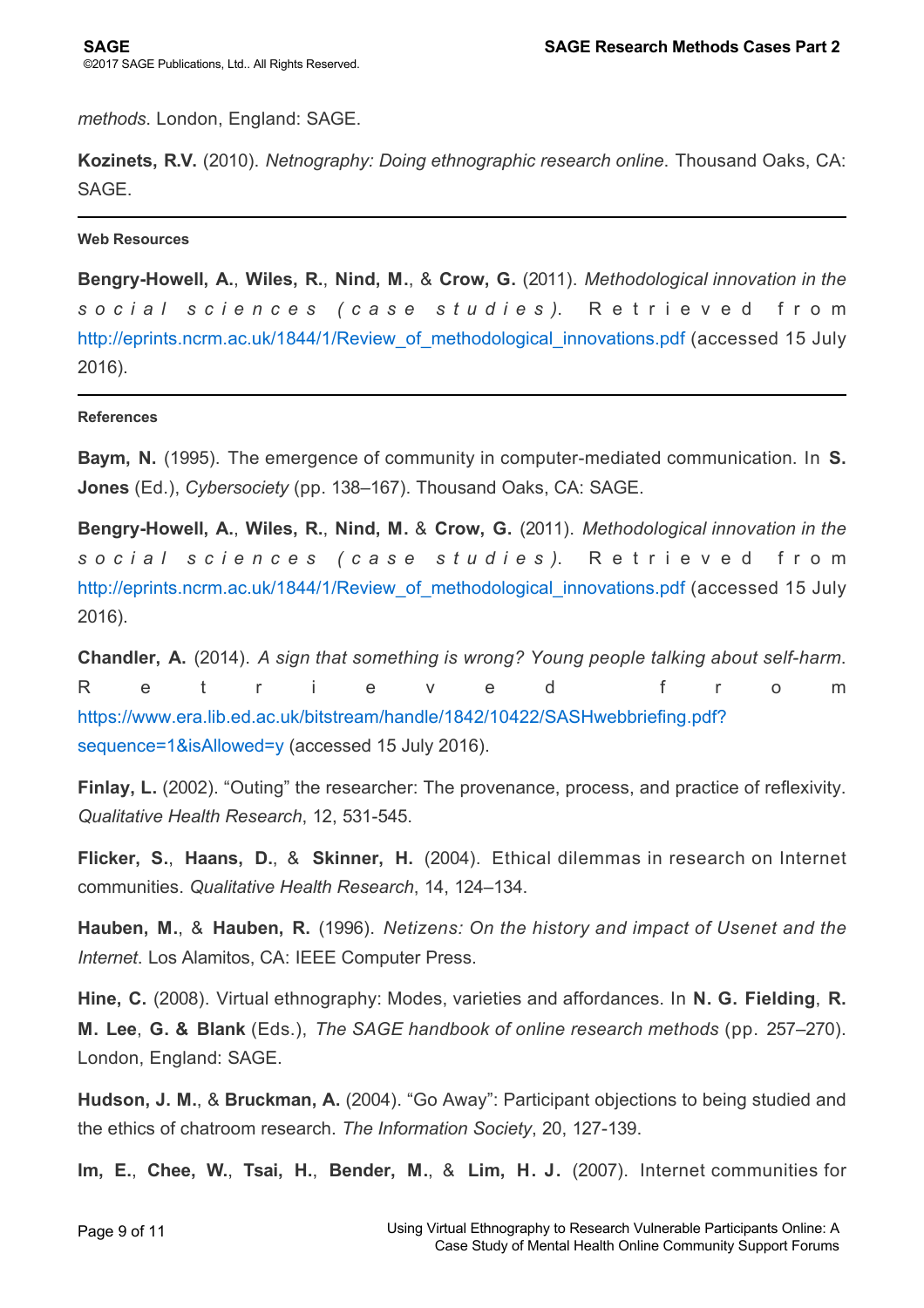recruitment of cancer patients into an internet survey: A discussion paper. *International Journal of Nursing Studies*, 44, 1261–1269.

Internet Live Stats. (2014, September 16). *Number of Internet users (2016)*. Retrieved from <http://www.internetlivestats.com/internet-users>(accessed 4 August 2016).

**King, S. A.**, & **Moreggi, D.** (1998). Internet therapy and self-help groups—the pros and cons. In **J. Gackenbach** (Ed.), *Psychology and the Internet: Intrapersonal, interpersonal, and transpersonal implications* (pp. 77–109). San Diego, CA: Academic Press.

**Kozinets, R. V.** (2002). The field behind the screen: Using netnography for marketing research in online communities. *Journal of Marketing Research*, 39, 61–72.

**Kozinets, R. V.** (2010). *Netnography: Doing ethnographic research online*. Thousand Oaks, CA: SAGE.

**McWilliam, G.** (2000). Building stronger brands through online communities. *Sloan Management Review*, 41(3).

**Munro, E. R.**, **Holmes, L.**, & **Ward, H.** (2005). Researching vulnerable groups: Ethical issues and the effective conduct of research in local authorities. *British Journal of Social Work*, 35, 1023–1038.

NHS Choices Online. (2015). *Online mental health services*. Retrieved from <http://www.nhs.uk/conditions/online-mental-health-services/pages/introduction.aspx> (accessed 5 August 2016).

**Rheingold, H.** (1994). *The virtual community: Finding connection in a computerized world*. London, England: Secker & Warburg.

**Ridings, C. M.**, **Gefen, D.**, & **Arinze, B.** (2002). Some antecedents and effects of trust in virtual communities. *Journal of Strategic Information Systems*, 11, 271–295.

**Salzmann-Erikson, M.**, & **Eriksson, H.** (2012). LiLEDDA: A six-step forum-based netnographic research method for nursing science. *Aporia*, 4, 6–18.

**Tate, D.F.**, & **Zabinski, M.F.** (2004). Computer and Internet applications for psychological treatment: Update for clinicians. *Journal of Clinical Psychology*, 60, 209–220.

**Twenge, J. M.** (2015). Are mental health issues on the rise? *Psychology Today*. Retrieved from [https://www.psychologytoday.com/blog/our-changing-culture/201510/are-mental-health-issues](https://www.psychologytoday.com/blog/our-changing-culture/201510/are-mental-health-issues-the-rise)the-rise (accessed 5 August 2016).

**Vayreda, A.**, & **Antaki, C.** (2009). Social support and unsolicited advice in an online bipolar